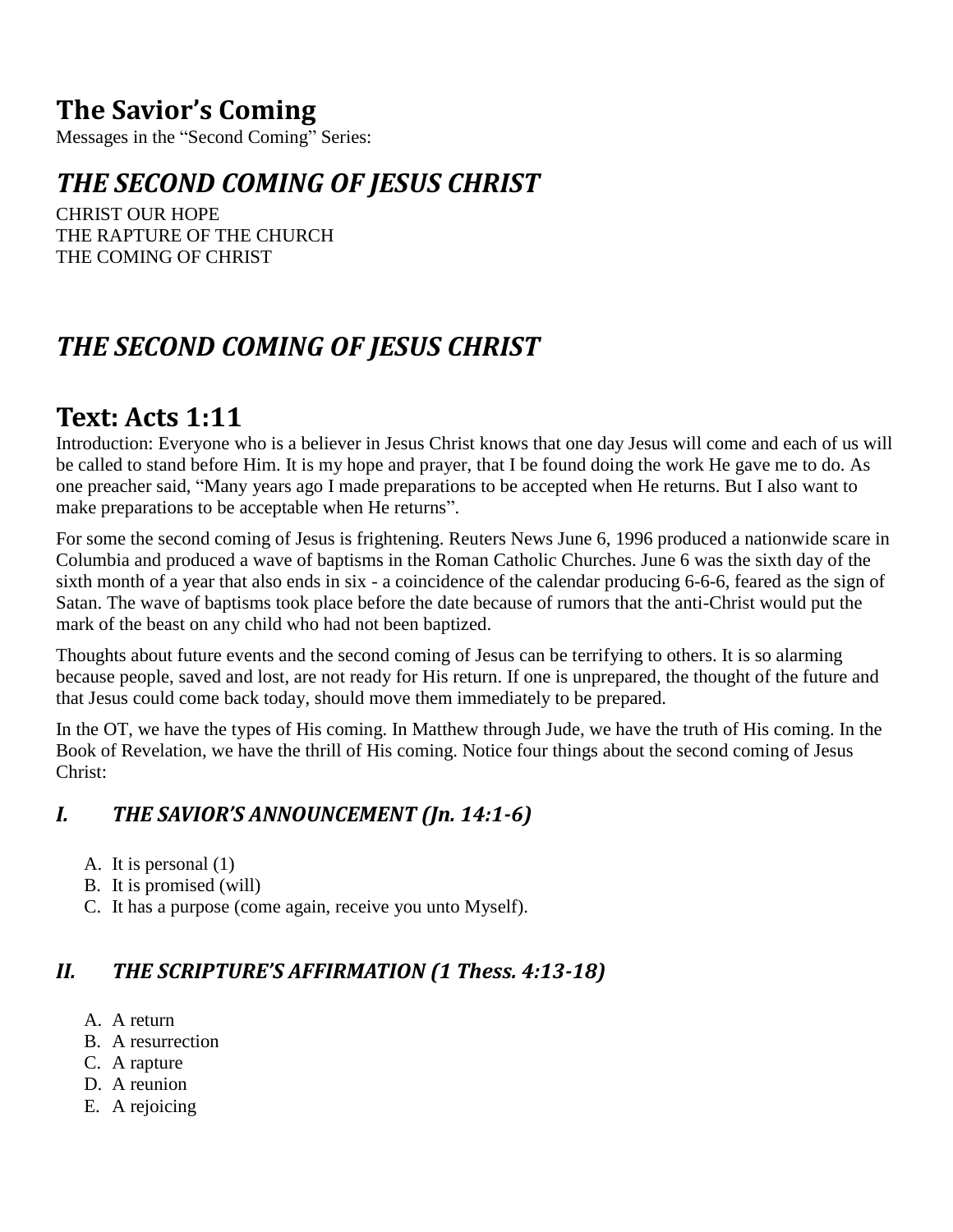#### *III. THE SAINTS' ANTICIPATION (1 Thess. 1:1-10)*

- A. Waiting for Christ
- B. Waiting for the change (1 Cor. 15:51-53).
- C. Waiting for the celebration (Rev. Chs. 4-5)

#### *IV. THE SINNER'S AWFULNESS (2 Pet.3:3-4)*

- A. They scoff at it.
- B. They shun it.
- C. They are scared of it.

Conclusion: Notice what will happen some wonderful day:

- 1. The Savior will descend
- 2. Satan will be destroyed
- 3. Sin will be done away with
- 4. The Shadows will be dispelled
- 5. Saints will be delivered
- 6. The Sinner will be doomed.

### **1 Thessalonians – Christ Our Hope!**

The personal coming again of the Lord Jesus Christ is the hope of the Church and the main subject of both these epistles, being mentioned in every chapter.

# **1 Thessalonians**

### **Chapter 1:9, 10**

Christ's coming as an incentive to conversion. This was mainly a Gentile church and they turned to God from idols to serve the Living God and to wait for His Son from Heaven.

### **Chapter 2:19-20**

Christ's coming as an incentive to faithful ministry. Paul's conduct had commended his preaching, the Thessalonians became an eager missionary church.

### **Chapter 3:12-13**

Christ's coming as an incentive to Christian love. They were already "taught of God to love one another," 4:9, but Paul's prayer for an increase of that love was answered, 2 Thes 1:3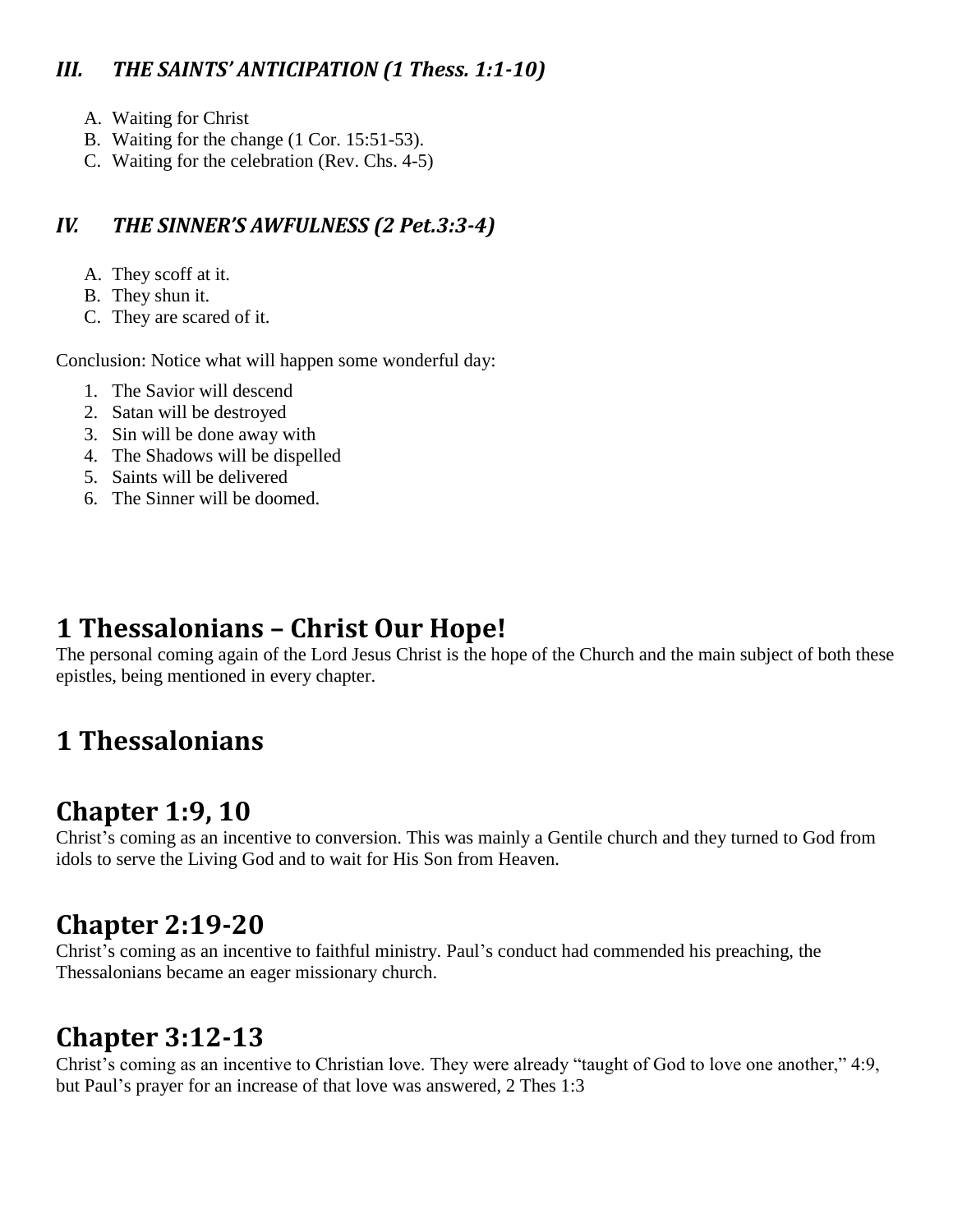## **Chapter 4:13-16**

Christ's coming, the ground of comfort in bereavement when Christ comes, those who have fallen asleep believing in Him will be first to rise to meet Him. The majesty of His coming is set forth. Cp. 1 Cor 15:51-52

### **Chapter 5:4-6**

Christ's coming as an incentive to watchfulness. Compare Mark 13:33-37

### **Chapter 5:23, 24**

Christ's coming as an incentive to holiness. Compare 2 Pet 3:14

### **The Rapture of the Church**

The word rapture is not found in the Bible. It's meaning is there. The word means—to catch up—seize or catch away.

Jesus is coming again for THREE reasons:

- (1) To bring glory to His church.
- (2) To bring restoration to Israel
- (3) To bring judgment to the world.

# *I. THE PROMISE OF HIS COMING:*

- A. If He does not come the Bible is not true. Charles Smith president of Association for Advancement of Atheism had printed across his headquarters, "The Bible is a lie."
- B. The first time the word SURELY is used in the Bible is in Genesis 2. Whatever the word means there it will mean throughout the Bible.
	- 1. Thou shalt surely die (Gen. 2:17 But of the tree of the knowledge of good and evil, thou shalt not eat of it: for in the day that thou eatest thereof thou shalt surely die.) - man died.
	- 2. Surely I come quickly ( Rev. 22:20) He which testifieth these things saith, Surely I come quickly. Amen. Even so, come, Lord Jesus.) - Jesus will come.
- C. Eve thought Cain was the promised one. (Gen. 4:1 And Adam knew Eve his wife; and she conceived, and bare Cain, and said, I have gotten a man from the Lord.)
- D. Enoch said He is coming: (Jude 14 And Enoch also, the seventh from Adam prophesied of these, saying, Behold, the Lord cometh with ten thousands of his saints.)
- E. Job said He is coming: (Job 19:25 For I know that my redeemer liveth, and that he shall stand at the latter day upon the earth.)
- F. David said He is coming: (Psalms 24:7 Lift up your heads, 0 ye gates; and be ye lift up, ye everlasting doors; and the King of glory shall come in.)
- G. Zechariah said He is coming: (Zec. 14:4 And his feet shall stand in that day upon the mount of Olives, which is before Jerusalem on the east, and he mount of Olives shall cleave in the midst thereof toward the east and toward the west, and there shall be a very great valley; and half of the mountain shall remove toward the north, and half of it toward the south.)
- H. Malachi said He is coming: (Mal. 4:2 But unto you that fear my name shall the Sun of righteousness arise with healing in his wings; and ye shall go forth, and grow up as calves of the stall.)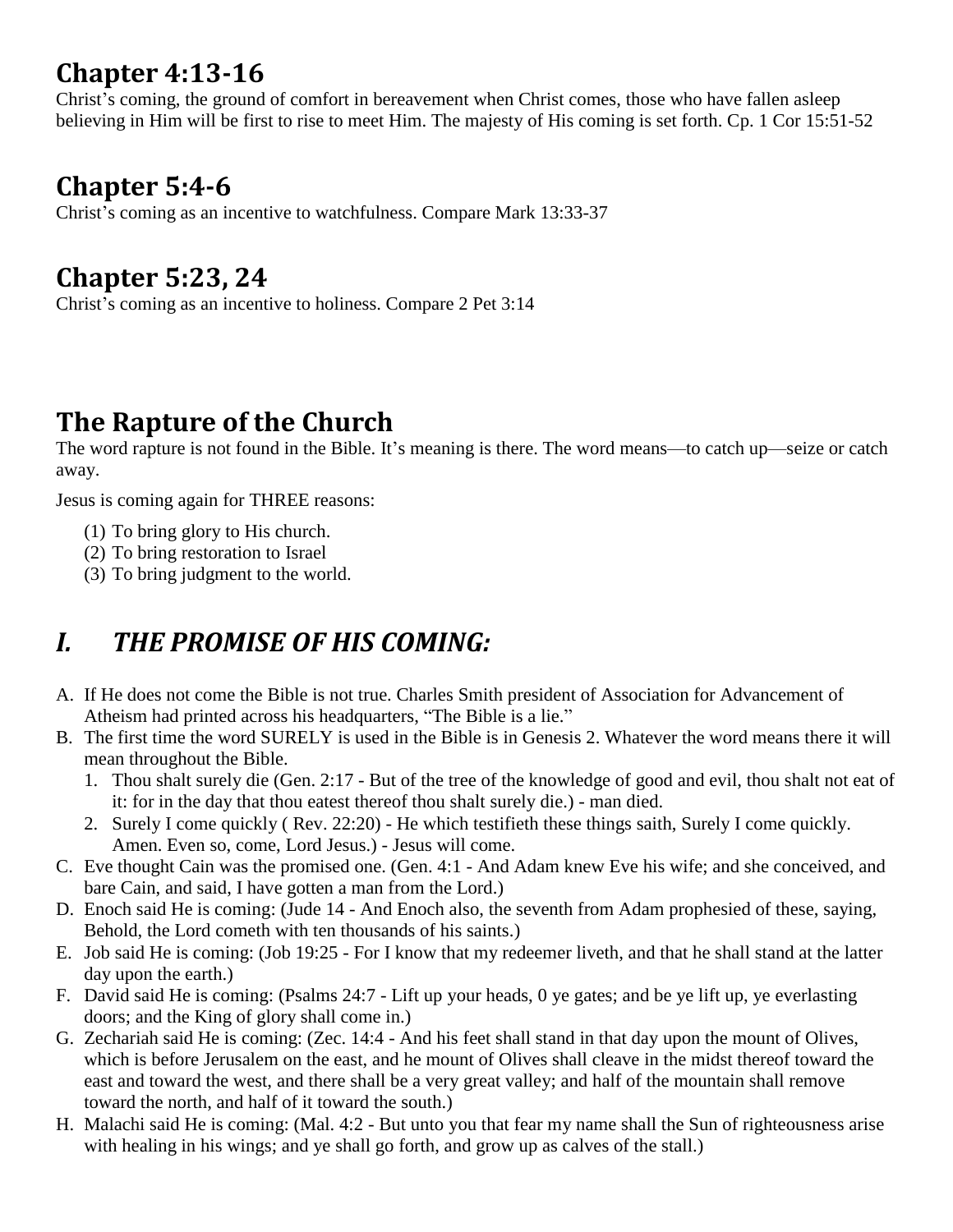- I. The Ages—Billows of Restless Sea—Brooks across a thousand hillsides—Angles in Glory—Saints of all ages with the Church say HE IS COMING.
- J. Despite all the scoffing He will come: (II Peter 3:10 But the day of the Lord will come as a thief in the night; in the which the heavens shall pass away with a great noise, and the elements shall melt with fervent heat, the earth also and the works that are therein shall be burned.)

# *II. THE PERSON OF HIS COMING*

- A. Many would have us believe that a scientific breakthrough or the spread of the Gospel is His second coming. Let Paul say:
	- 1. I Thess. 4:16 For the Lord himself shall descend from heaven with a shout, with the voice of the archangel, and with the trump of God: and the dead in Christ shall rise first:
	- 2. James 5:7 Be patient therefore, brethren, unto the coming of the Lord. Behold the husbandman waiteth for the precious fruit of the earth, and hath long patience for it, until he receive the early and latter rain.
- B. We shall see the one we longed to see. (I Peter 1:8 Whom having not seen ye love in whom though now ye see him not yet believing ye rejoice with joy unspeakable and full of glory.)

# *III. THE POSTPONEMENT (DELAY) OF HIS COMING*

- A. The early Church used the word for cemetery which we get our word "inn" from because they believed Jesus would soon come and take them to Heaven.
- B. His first coming at Bethlehem had been anticipated thousands of years yet He came.
- C. His delay comes from a heart of Love. (II Peter 3:9 The Lord is not slack concerning his promise, as some men count slackness; but is longsuffering to us-ward, not willing that any should perish, but that all should come to repentance.)
- D. His long-suffering is compared to Noah s day. (Matt 24:37 But as the days of Noah were, so shall also the coming of the Son of man be.)

# *IV. THE PERIL OF HIS COMING*

- A. Jesus asked the question: (Luke 18:8 I tell you that he will avenge them speedily. Nevertheless when the Son of man cometh, shall he find faith on the earth?)
- B. People are looking for better retirement, for better government, but not for Jesus.
- C. Multitudes will be left behind at His coming.
	- 1. Luke 12:39-40 And this know, that if the goodman of the house had known what hour the thief would come, he would have watched, and not have suffered his house to be broken through. Be ye therefore ready also: for the Son of man cometh at an hour when ye think not.
	- 2. I Thess. 5:2 For yourselves know perfectly that the day of the Lord so cometh as a thief in the night.
	- 3. II Peter 3:10 But the day of the Lord will come as a thief in the night; in the which the heavens shall pass away with a great noise, and the elements shall melt with fervent heat, the earth also and the works that are therein shall be burned up.
	- 4. Rev. 16:15 Behold I come as a thief. Blessed is he that watcheth, and keepeth his garments, lest he walk naked, and they see his shame.
- D. The story of the ten virgins will become a reality at His next event. (Matt. 25:11 & 12 Afterward came also the other virgins, saying, Lord, Lord open to us. But he answered and said, Verily I say unto you, I KNOW YOU NOT.)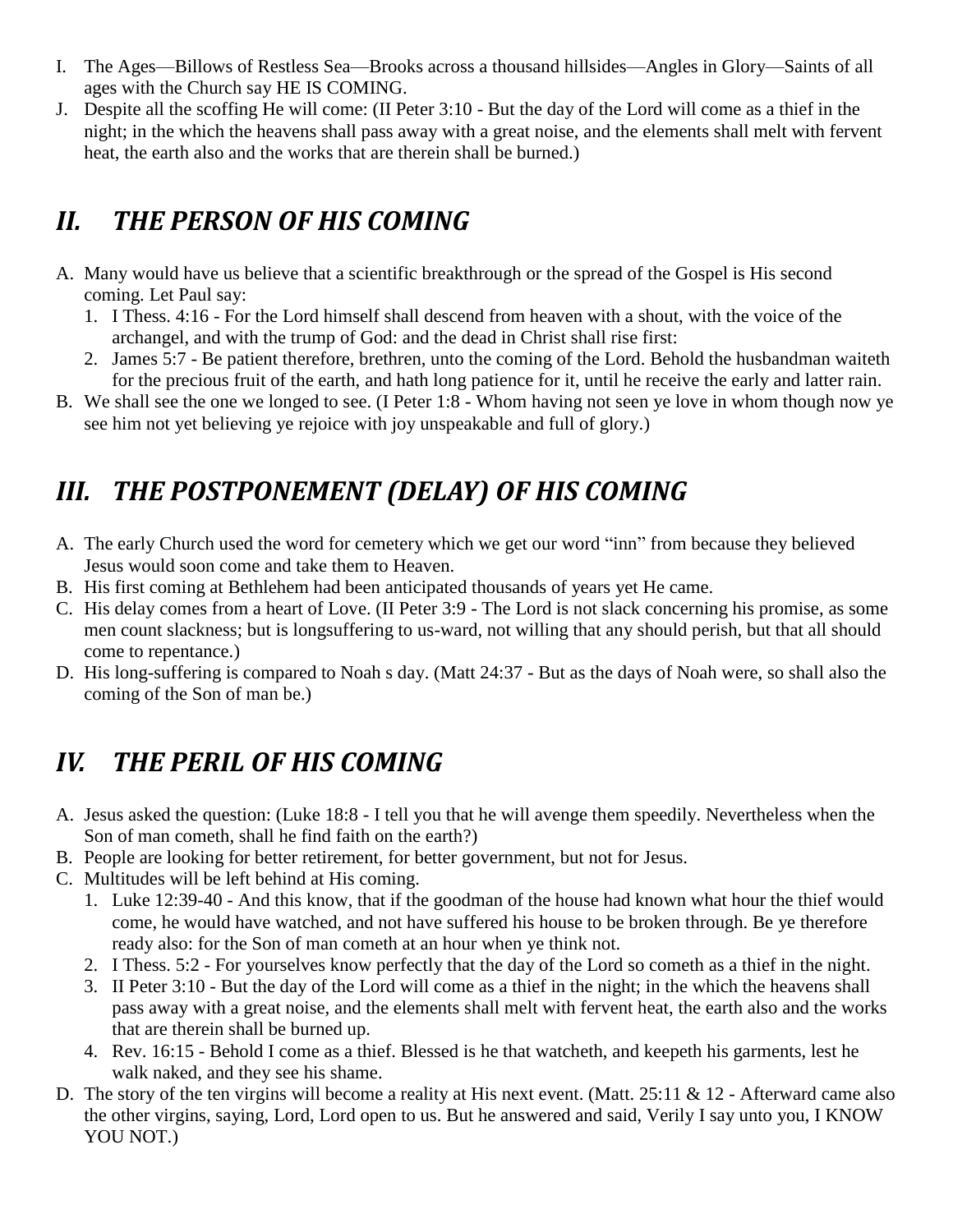# *V. THE POTENTIAL OF HIS COMING*

- A. We are to be faithful in our stewardship. (Luke 19:1 2& 13 He said therefore, A certain nobleman went into a far country to receive for himself a kingdom, and to return. And he called his ten servants, and delivered the ten pounds, and said unto them, OCCUPY TILL I COME.)
- B. We are to be separated. (I John 2:28 And now, little children, abide in him; that, when he shall appear, we may have confidence, and not be ashamed before him at his coming.)
- C. We are to hold fast our profession. (Rev. 2:25 But that which ye have already hold fast till I come.)
- D. We are to be patient in waiting. (Heb. 10:36&37 For ye have need of patience, that, after ye have done the will of God, ye might receive the promise. For yet a little while, and he that shall come will come, and will not tarry.)

### *THE COMING OF CHRIST*

That Christ has come is in perfect accord with human history and with the record of divine inspiration. His first coming was prophesied as early as Gen. 3:15, when sin had but entered the Edenic scene. Prophets and psalmists spoke and sang of this coming till at last the angel announced the event to the terrified Shepherds.

There is no doubt as to His first coming. His second coming, however, is seriously questioned. Our minds can enjoy rest as to the certainty of this event because He has made the promise. This promise was made to His own.

- 1. Under the shadows of Gethsemane and Calvary. John xiv. 1=3.
- 2. On resurrection soil as the divine Conqueror. John xxi. 22.
- 3. As the Man of Eternal Glory. Rev. xxii. 20. The coming of Christ for His people may be looked at in the following way. His coming will be

#### *I. Premillenial.*

He will return for His redeemed ones and translate them to the glory before He returns with them to set up His Kingdom. It is certain that at the inauguration of the kingdom He will be seen in company " with all His saints " (1 Thess. iii. 13), coming in array like a warrior host (Rev. xix. 14), and with all His angels (Matt. xxv. 31). They must ascend to Him ere they can descend with Him. We may be furnished with types from the catching up of Enoch the taking away of Methusaleh (Gen. v.) the deliverance of Lot from Sodom's judgment (Gen. xix.) and that of Rahab's from Jericho's doom, (Josh. ii. 16) concerning the rapture of the saints. They all illustrate, with shades of differences, profitable to understand, the salvation of saints from coming tribulation and wrath.

#### *II. Personal.*

The Saviour said " I will come again (John xiv. 3), Paul declares " The Lord Himself shall descend from Heaven," etc. (1 Thess. iv. 16). The two heavenly ones spake thus "This same Jesus which is taken up from you into heaven, shall so come in like manner " (Acts i. 11). A threefold cord is not easily broken. We conclude therefore that the One who came from heaven to die at Calvary for us the One who lives upon the throne making intercession for us is the very Same One who is coming again for us.

#### *III. Positive.*

No doubt need be entertained. He never yet broke His word indeed it is impossible for Him to lie. Call to remembrance His various promises promised to those who accept Him as Saviour and to those who are His own and immediately all fear will be dispelled.